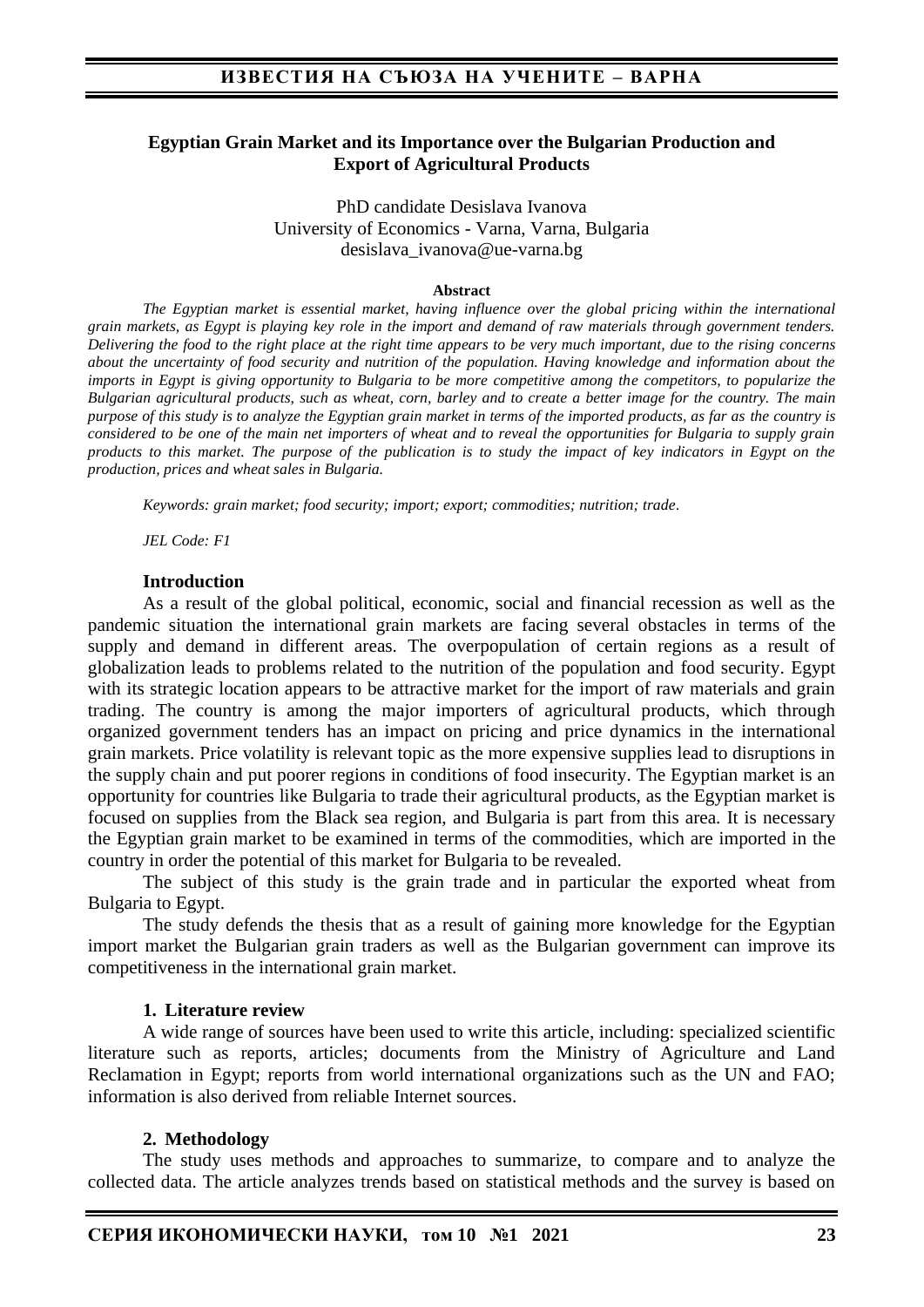## **IZVESTIA JOURNAL OF THE UNION OF SCIENTISTS - VARNA**

secondary statistics. The collected information about the Egyptian import of grains is for the past three years.

## **3. Results**

In the specialized literature, Egypt is cited as an example of a country, which is importing basic agricultural products, whose participation in international markets is influenced by a number of heterogeneous factors (Kostadinov, 2014). According to a publication of Enghiad, Countryman, Ufter 2017 in the international journal of agronomy the grain market is influenced by a number of complex economic factors and, by its very nature, has a leading role in food security at both national and global levels.

As a result of the Covid-19 pandemic situation, the Egyptian government started to organize a number of government tenders to stock the country with agricultural products, in particular commodities, such as wheat, corn and barley (GASC, 2021). The stockpiling is mainly due to expected difficulties and disruption of the food chain caused by logistical problems and high price levels. Тhe measure taken by the Egyptian government aimed to avoid a possible recession in the country regarding the shortage of basic food raw materials. On the other hand, the implementation of a quota principle in countries such as Russia and Ukraine hindered the supply of raw materials to Egypt, which resulted in cancellation of government orders as well as led to increase in the price of grains both on the local and on the international markets (FAO, 2021).

Egypt is considered one of the large markets in the region because of its location, population, and different consumption patterns which makes it the focus of investors' attention to meet the needs of this large market, especially in the strategic food commodities sector.

Based on official statistical data of the Ministry of Agriculture and Land Reclamation, 2021 Egypt consumes 56 million tons on average annually of strategic food commodities, about half of them are produced locally, and the rest through imports. Wheat and corn occupy two-thirds of this quantity, where wheat is used for human nutrition and corn is mostly for fodder purposes (Grain and Feed Annual, USDA, 2020). Data for the imported grain quantities are presented in Table 1.

| year                                                                    | wheat         |                                                              |                           | corn          | barley     |            |  |  |  |  |  |
|-------------------------------------------------------------------------|---------------|--------------------------------------------------------------|---------------------------|---------------|------------|------------|--|--|--|--|--|
|                                                                         | production    | imported                                                     | production                | imported      | production | imported   |  |  |  |  |  |
| Y 2018                                                                  |               | 8 346 672.00 12 344 325.00                                   | 7 428 718.00 9 026 789.00 |               | 84 206.00  | 15 536.00  |  |  |  |  |  |
|                                                                         | 20 690 997.00 |                                                              |                           | 16 455 507.00 | 99 742.00  |            |  |  |  |  |  |
|                                                                         |               | Y 2019 8 558 807.00 13 108 880.00 6 961 000.00 10 391 401.00 |                           |               | 106 978.00 | 13 718.00  |  |  |  |  |  |
|                                                                         | 21 667 687.00 |                                                              |                           | 17 352 401.00 | 120 696.00 |            |  |  |  |  |  |
|                                                                         |               | Y 2020 9 088 478.00 13 033 139.00 6 401 715.00 9 950 179.00  |                           |               | 105 503.00 | 13 611.00  |  |  |  |  |  |
|                                                                         |               | 22 121 617.00                                                |                           | 16 351 894.00 |            | 119 114.00 |  |  |  |  |  |
| $\Omega$ sympath Line Information $\Omega$ survives and Tue ding $2021$ |               |                                                              |                           |               |            |            |  |  |  |  |  |

Table 1. The input quantities for the period year 2018 – Q1 / 2021

Source: Misr Information Services and Trading, 2021

The data from the table for the fundamental agricultural products in Egypt presents a relative stability for the past last three years, which is confirmed by publicly available data for the first quarter of 2021. The relative change of main local grain production and import is presented in Table 2.

|                    | Wheat      |         |       | Corn       |         |         | Barley     |          |         |
|--------------------|------------|---------|-------|------------|---------|---------|------------|----------|---------|
|                    | Production | Import  | Total | Production | Import  | Total   | Production | Import   | Total   |
| Relative<br>change |            |         |       |            |         |         |            |          |         |
| 2019/2018 (%)      | $2.5\%$    | 6.2%    | 4,7%  | $-6.3\%$   | 15.1%   | 5.5%    | 27.0%      | $-11.7%$ | 21,0%   |
| Relative<br>change |            |         |       |            |         |         |            |          |         |
| 2020/2019 (%)      | 6.2%       | $-0.6%$ | 2,1%  | $-8.0\%$   | $-4.2%$ | $-5,8%$ | $-1.4\%$   | $-0.8\%$ | $-1,3%$ |

Table 2: Change in the traded volume of grain in Egypt for the period 2018-2020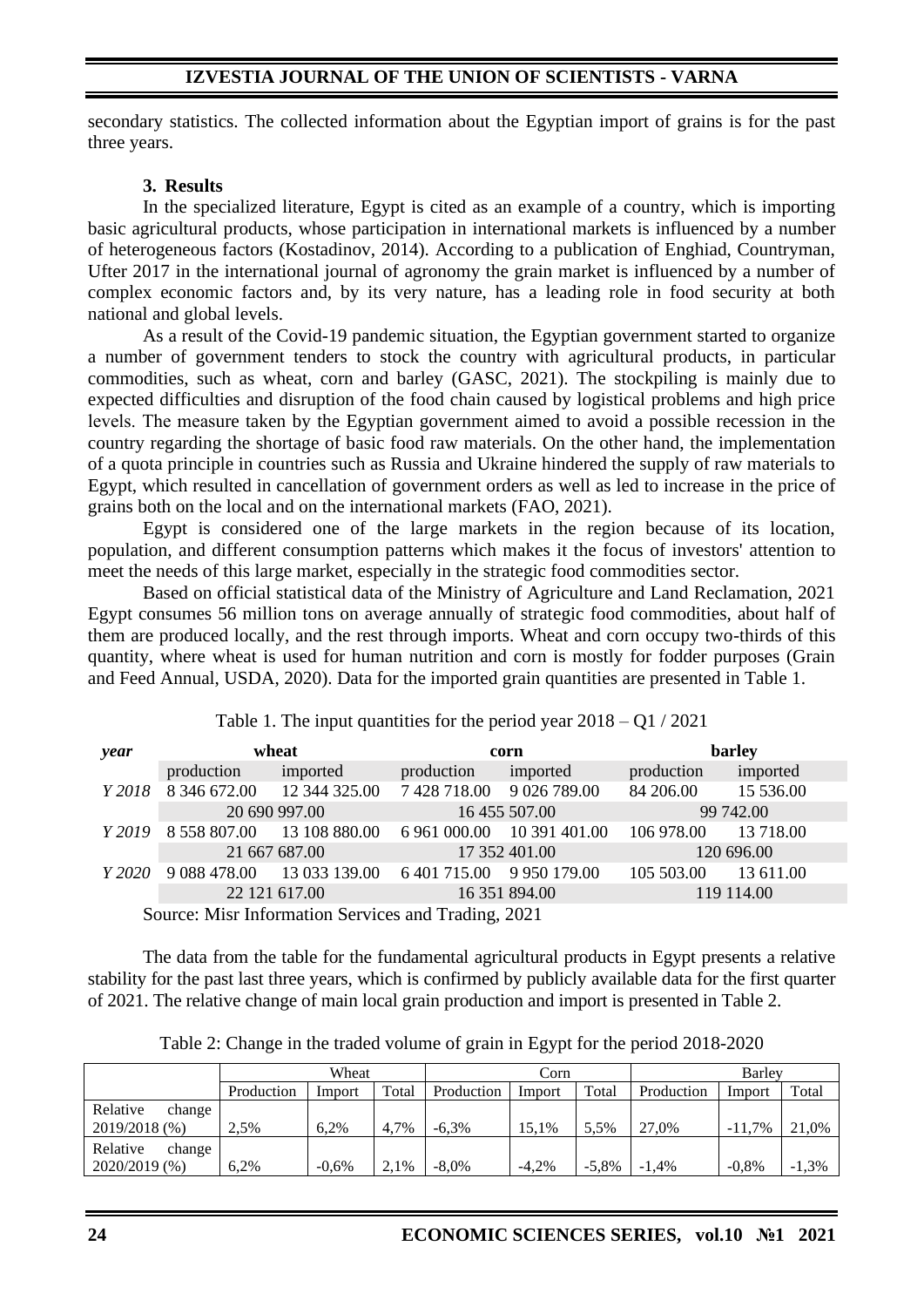# **ИЗВЕСТИЯ НА СЪЮЗА НА УЧЕНИТЕ – ВАРНА**

The data in Table 2 convey an increase in the amount of wheat sold in Egypt, but at the expense of increased local production. In the three analyzed commodities – wheat, corn and barley there is a decrease in the imports for 2020 compared to 2019, as this negative change refers most to the corn  $(-5.8\%)$ , followed by the barley  $(-1.3\%)$  and the wheat  $(-0.6\%)$ .

Based on MISR, 2021 report during the past years, Egypt have been seeking to reduce the gap of agricultural needs between production and consumption in all agricultural commodities (vegetables, fruits, grains and oilseeds) through the following axes:

▪ Horizontal expansion: Increasing the cultivated areas.

- Vertical expansion: improving the strains and using high-quality and productive seeds.
- Expansion of contract farming system.

GASC imports by announcing international and local tenders to purchase Commodities with specific conditions and specifications and receives offers only from companies which are registered as their suppliers, and Commodities from their authorized origins as well. It also opens the door for acceptance for companies that meet the conditions to be registered in the lists of suppliers

GASC also operates with two payment systems (GASC, 2021):

- As for the 180-day payment facility.

- Or (At Sight) system

The Ministry of Supply represented by GASC purchases about 3.5 million tons annually of local production and imports about 6.75 million tons annually from different origins, mostly Russian wheat. GASC imports more than half of the total imported wheat to Egypt and it's considered the largest governmental importer in the world (The Ministry of Supply, 2021).

Egyptian importers prefer Black Sea wheat due to the low shipping "cost & time", where the percentage of Black Sea wheat in the annual average reaches 85% of the total imports and Russia is ranked the first in the exporting countries to Egypt with an average of 65% annually, followed by Ukraine. (MISR,2021).Based on the data of report of USDA, 2020 for the Grain and Annual Feed in Egypt the wheat import for 2020/21 is up almost with 0.4 % from 2018/2019 reaching 12.85 MT. The largest foreign suppliers in 2018/2019 to the Egyptian market included countries such as Russia (7.36 MMT), Ukraine (1,93MMT), followed by Romania (1.25MMT), and the USA (847 000MT). For the period 2019/2020 the main exporters to Egypt were Russia (3.87MMT), Ukraine (2.18MMT), Romania (660 000MT) and France (252 000MT).



Figure 1: Major Origins Exporting Wheat to Egypt (MY 2014/2015 to MY 2019/2020) Source: Grain and Feed Annual, USDA, 2020

On contrary the Situational-Perspective Analysis of Wheat of the Ministry of Agriculture and Food in Bulgaria is showing small volume of wheat export to Egypt for the period 2015/2016 –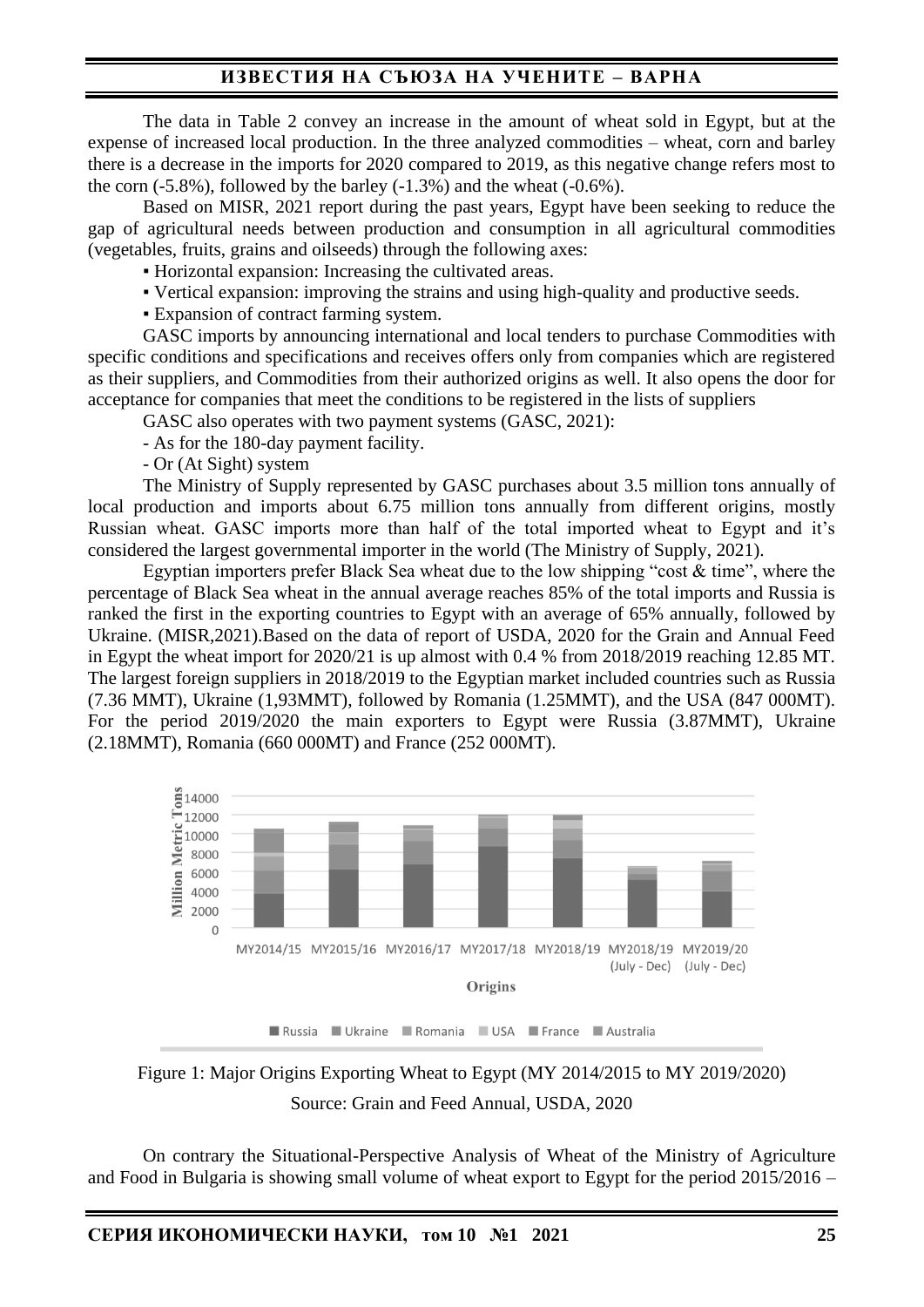# **IZVESTIA JOURNAL OF THE UNION OF SCIENTISTS - VARNA**

2020/2021. For 2018 Bulgaria exported to Egypt 62 076.00 MT, which represented 0, 50 % of the total wheat imports. For 2019 the exported quantity from Bulgaria – 12 012.00 MT wheat, which represented 0.09 % of the total imports in comparison with 2020 when the exported quantity reached 65 751.00 MT (USDA, 2021) - figure 1. The main supplies of around 85 % of the imported wheat are to several Egyptian ports such as Alexandria, Damietta and Dekheila ports (MTS, 2021).



Figure 2: Bulgarian wheat export to Egypt as % of total imports

Source: Situational-Perspective Analysis of Wheat of the Ministry of Agriculture and Food in Bulgaria

The Situational-Perspective Analysis of Wheat of the Ministry of Agriculture and Food in Bulgaria convey that for the period 2010 – 2019 the Bulgarian export to third countries like Egypt, Libya, etc. constitute a lower percentage compared to the export to EU. This is mainly due to infrastructure, exchange rates, approved import origins, export taxes and duties. Bulgaria is a country in which the euro-dollar exchange rate is from great importance when exporting to third countries, as the export to Egypt for example is in us dollars.

Other strategic commodity, which is preferable for the Egyptian market is the corn. It is mainly used for feed and starch.



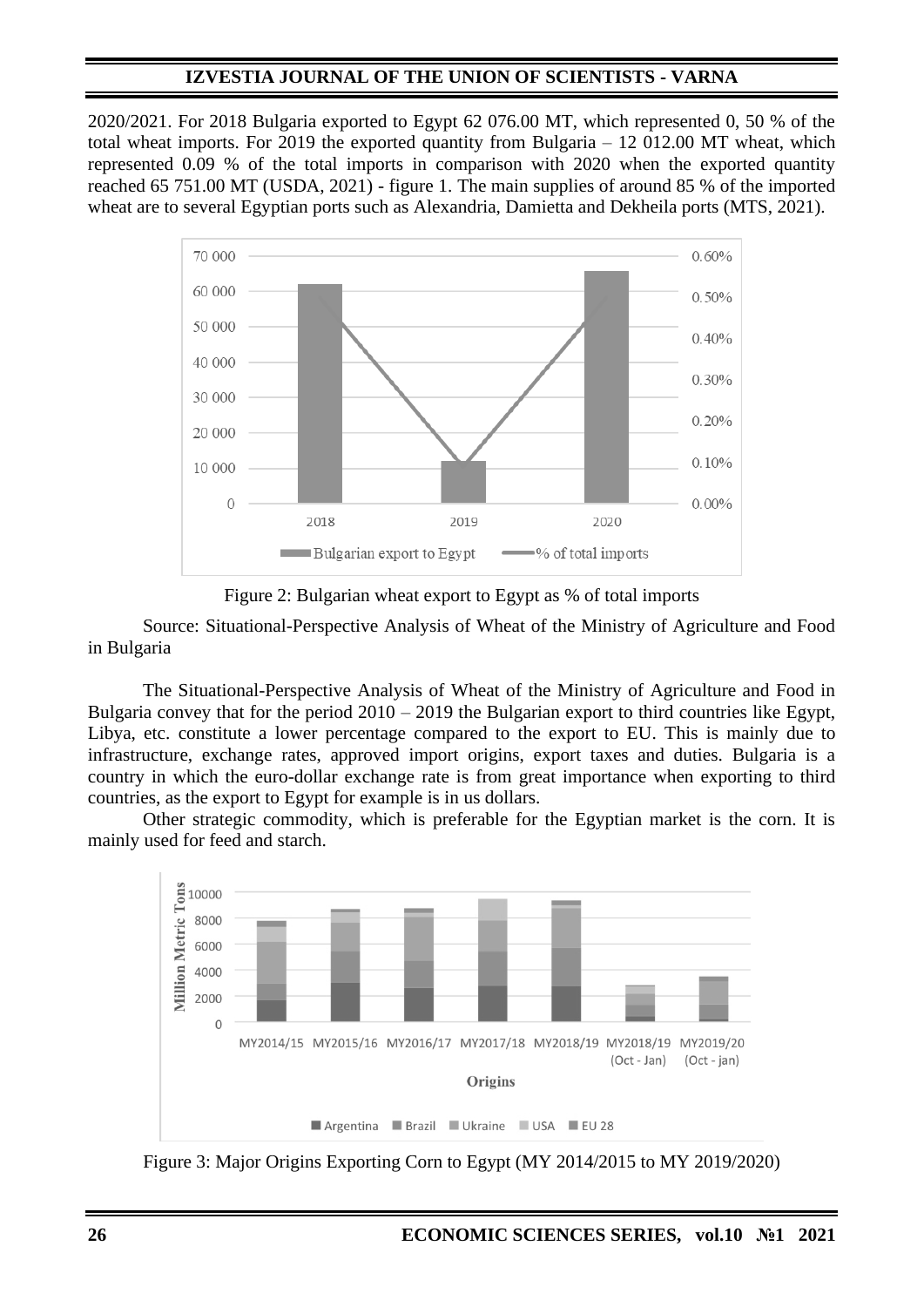## **ИЗВЕСТИЯ НА СЪЮЗА НА УЧЕНИТЕ – ВАРНА**

Based on the data of report of USDA, 2020 for the Grain and Annual Feed in Egypt the corn import for 2020/21 consists of five main suppliers- countries such as Ukraine, Argentina, Brazil, USA and EU. For 2018/2019 Ukraine supplied 14.8MMT, Argentina 12.8 MMT, Brazil 11.4 MMT, USA 4.0 MMT and EU-28 1.4 MMT. For 2019/2020 the main deliveries were from Ukraine 1.7 MMT and from Brazil 1.1 MMT.

With some conditionality it can be assumed that this is due to the competitive advantage in terms of the favorable climate conditions in these countries, as well as specific cargo specification and well-developed port infrastructure allowing them to export big cargo volumes.

According to Aleksiev, 2012 in order to achieve a competitive advantage in the supply chain, the availability of a well-developed infrastructure is from great importance. Countries such as Russia, Ukraine and Romania are building their infrastructure and the result of this modernization is increasing their efficiency, gaining their greater competitive advantage, which allows them to become among the leaders in the sector. On contrary the USDA annual agricultural report from 2013 state that the lack of well-established port infrastructure and functioning in Bulgaria hinders the Bulgarian exports of agricultural products.

Due to the lack of good port infrastructure, the Bulgarian producers are not listed in a regional branch of the Chicago Stock Exchange and the Bulgarian ports are also not included in the contract specification for Black Sea wheat on the Chicago Stock Exchange, unlike Romania, for example, which is having grain terminal, allowing the country to export not only its own agricultural products, but also grain products from countries such as Hungary, the Czech Republic and Slovakia (Kostadinov, Mollov, 2015). One of the main requirements for the Bulgarian ports to be included in the specification of Black Sea Wheat cargo ports is the ports to have the ability to accommodate large vessels, a requirement that Bulgaria does not meet due to a restriction on the depth of the ports. The lack of the infrastructure slows down the discharging operations, which leads to high logistic costs for the traders. On the other hand, this does not give the country a competitive advantage, which appears to be the reason why the Bulgarian grain is traded in small volumes in Egypt.

### **Conclusion**

The Egyptian commodity market is an attractive market, which imports huge quantities of grains on annual basis. The last makes the country an important leading factor both in the international grain trade and in the global grain pricing. From the findings of the present study it was found that Bulgaria has relatively small share in the supply of agricultural products in Egypt. However, the better knowledge of the Egyptian market as well as its importance for the world grain trade enables Bulgaria to focus on the commodity export to this country. Bulgaria's participation in the state tenders of Egypt provides an opportunity to popularize the Bulgarian grain and to create a better image for our country.

Based on the provided and analyzed data in the present article the following conclusions are reached:

First: Egypt retains its position as a participant in the international grain market during the pandemic COVID-19 situation.

Second: Egypt is an attractive market continues to be a major player and keeps the leading positions in the world pricing, as the country imports large quantities of grain through its state tenders.

Third: Due to a lack of well-developed port infrastructure and modernization in the grain sector Bulgaria is unable to defend its traditional positions within the market. Therefore the country is unable to compete with the other countries, which are main suppliers to the Egyptian grain market.